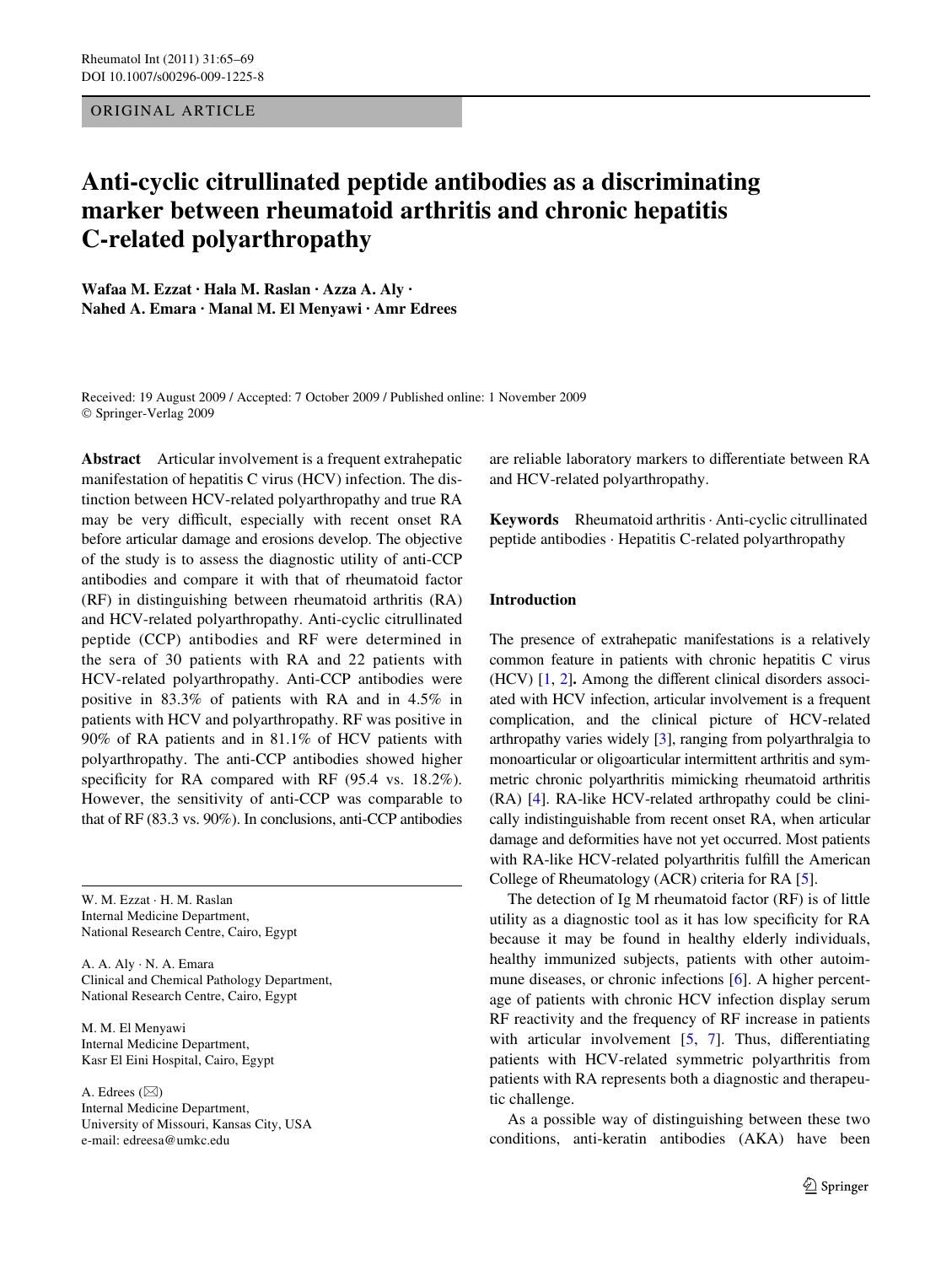investigated. These share a high specificity for RA  $[8]$  $[8]$  and were found scarce among HCV-infected patients with arthropathy  $[9]$  $[9]$ . However, there are technical difficulties in standardizing AKA, and poor sensitivity for their detection in RA. Several studies have shown that anti-cyclic citrullinated peptide (anti-CCP) antibodies in RA have high sensitivity  $(41-70\%)$  and specificity  $(91-98\%)$  depending on the population under study and the generation of an enzymelinked immunosorbent assay (ELISA) kit [[10,](#page-4-6) [11\]](#page-4-7).

Our aim in the present study is to investigate the diagnostic reliability of anti-CCP antibodies in distinguishing HCV-associated polyarthropathy from RA in Egyptian patients.

# **Materials and methods**

The study included 30 patients with definite RA and 22 patients with chronic HCV and polyarthropathy. All patients were recruited from the rheumatology and hepatology clinic of the Medical Services Unit at National Research Centre.

All RA patients were fulfilling the ACR criteria for RA [\[12](#page-4-8)]; they were 3 males and 27 females their ages ranged between 31 and 63 years (mean  $45.8 \pm 9.6$ ).

Patients with HCV infection were diagnosed on the basis of HCV antibodies and confirmed by the detection of viral RNA in serum. Patients were all complaining of polyarthropathy in the form of arthritis and/or arthralgia, they were 4 males and 18 females, their ages ranged between 39 and 65 years (mean  $51.8 \pm 6.9$ ).

All patients were subjected to history recording, clinical examination including musculoskeletal examination, abdominal ultrasound and laboratory investigations in the form of routine laboratory tests and RF and anti-CCP antibodies. HCV antibodies and HCV-RNA by real-time PCR were done for diagnosis of patients with chronic HCV infection.

#### Laboratory methods

Ten milliliters venous blood was withdrawn from all patients, serum was separated immediately, and part of serum was used immediately for routine laboratory investigations and RF assay. The rest of serum samples were aliquoted, stored at  $-20^{\circ}$ C, and thawed only once before doing anti-CCP antibodies, HCV antibodies and HCV-RNA.

- 1. Routine laboratory investigations: including liver function tests, kidney function tests were done using Hitachi, 912.
- 2. RF was assayed using HUMATEX RF test from HUMAN (made in Germany) cat. no. 40 050: this test is

based on the agglutination reaction between RFs of a patient specimen or control serum and human immunoglobulin G (IgG) coated onto polystyrene latex particles.

3. Anti-CCP IgG (cyclic citrullinated peptide) antibodies were assayed by ELISA technique using INOVA QUANTA Lite™ CCP IgG kit (made in Germany) catalog no. 708790.

The sample can then be classified as negative, weak positive, moderate positive or strong positive according to the followings:

negative <20 units; weak positive 20–39 units; moderate positive 40–59 units; strong positive  $\geq 60$  units.

- 4. Anti-HCV antibodies was detected by ELISA using Equipar Kits (made in Italy) catalog no. 2000CB-2000CBA.
- 5. HCV-RNA testing was done for those patients with positive anti-HCV antibodies to confirm the diagnosis of HCV infection. This test was done using real-time PCR.

# Primers and probes

The primers used were NCR-s (5'-TGC GGA ACC GGT GAG TAC A; positions  $-193$  to  $-175$ ) and NCR-as (5--CTT AAG GTT TAG GAT TCG TGC TCA T; positions 24–1) (nucleotide positions are relative to the sequence of Genbank accession no. M58335, first codon). The hybridization probes were HCV-NCR-LR (5'-LC Red640-TGC CTG ATA GGG TGC TTG CGA GT-p; positions  $-52$  to -30) and HCV-NCR-FL (5'-GGT CGC GAA AGG CCT TGT GGT A-FL;  $-75$  to  $-54$ ). Primer and probe sequences were selected to optimal conservation between HCV isolates.

RNA extraction and preparation

Viral RNA was extracted from  $140 \mu l$  of serum using the Qia Amp viral RNA kit (catalog no. 52904; Qiagen, Hilden, Germany); one tube RT and amplification. The RT-PCR was performed using LightCycler RNA amplification kit for tests with hybridization probes (catalog no.  $2015145$ ; Roche Diagnostics) with 6.5 Mm MgCl<sub>2</sub>. The hybridization probes were added in unequal molarity with 8 pmol of the detection probe (HCV-NCR-LR) and 4 pmol of the anchor probe (HCV-NCR-FL). Adding 10 pmol each of primer (NCR-s and NCR-as) also results in an asymmetric concentration, since the same amount of primer NCR-as was already added for preincubation of the RNA extract. This results in an increased efficiency of amplification.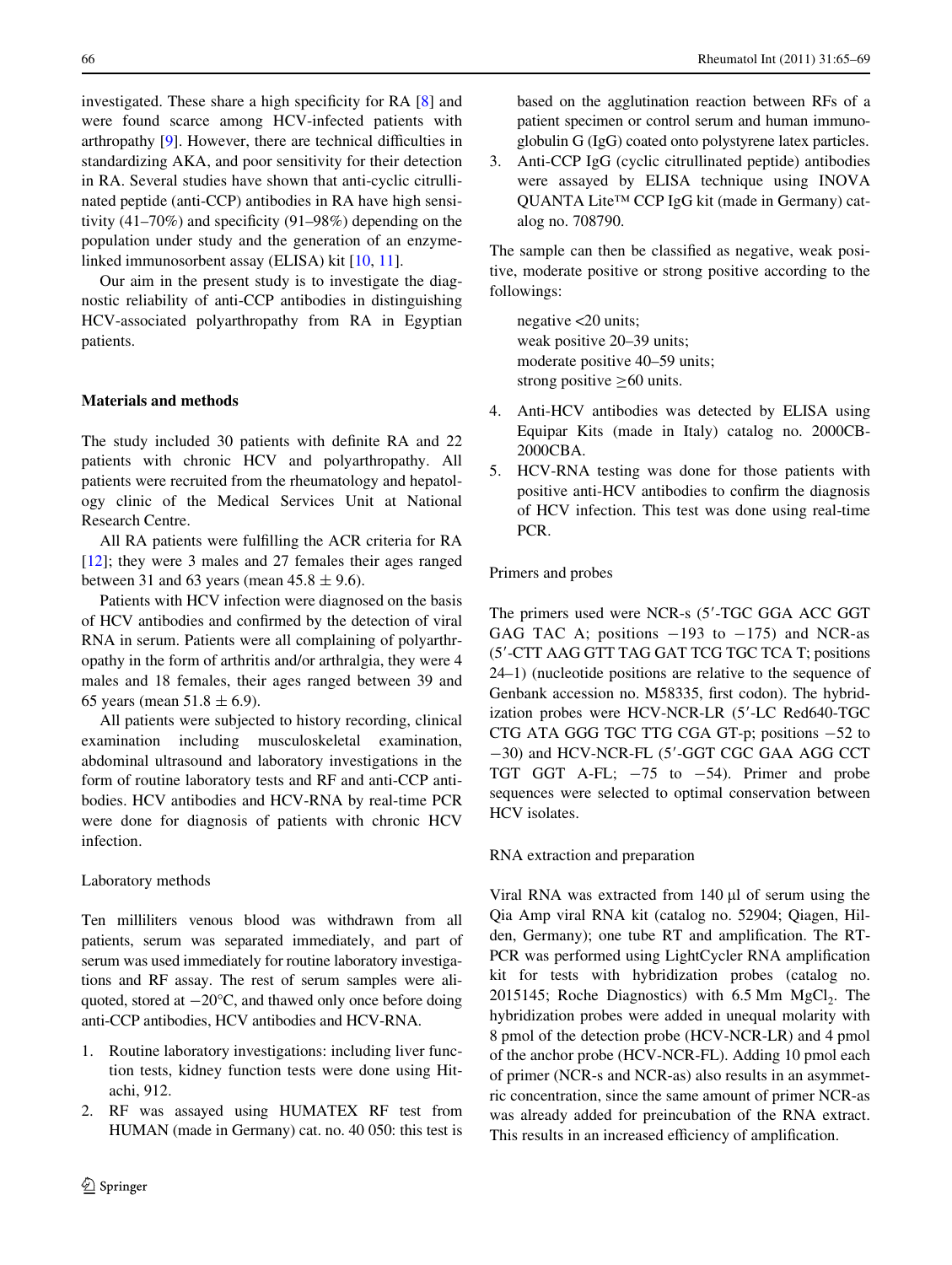The RT-PCR conditions were 12 min at 55°C for RT, 30 s at 95°C for denaturation of the reverse transcriptase, followed by 45 cycles of 3 s at  $95^{\circ}$ C (slope  $20^{\circ}$ C/s) and 7 s at  $64^{\circ}$ C (first annealing temperature) to  $54^{\circ}$ C (touchdown second annealing temperature), with a decreasing step size of 1°C per cycle, and extension for 14 s at 72°C (slope 2°C/s). After the last cycle, a melting curve analysis was performed from 50 to 90 $^{\circ}$ C. The fit point mode for Light Cycler was used for evaluation.

### Statistical methods

Data were presented by mean  $\pm$  SD and percentages. The compiled data were computerized and analyzed by SPSS PC+, version 12. "*t*" test between means was used to analyze mean difference, "*t*" test between percentages to analyze percent difference.  $\chi^2$  was used to study the pattern of distribution of different variables. Multiple correlation coefficients  $\{r\}$  were used to determine the correlation of the studied parameters to each other. A level of significance with  $P \leq 0.05$  was considered significant.

#### **Results and analysis of the results**

#### Patient characteristics

patients

Thirty patients with definite RA and 22 patients with chronic HCV infection and polyarthropathy were included in this study. Their demographic, clinical and laboratory characteristics were presented in Tables [1](#page-2-0) and [2](#page-2-1).

Three of the RA patients were not receiving any medication; the other patients were receiving disease-modifying antirheumatic drugs in the form of methotrexate and/or hydroxychloroquine.

<span id="page-2-1"></span>**Table 2** Demographic, clinical and laboratory characteristics of HCV patients with polyarthropathy

| <b>HCV</b> patients<br>$(n = 22)$ |
|-----------------------------------|
| $51.8 \pm 6.9$                    |
| 3, 19                             |
| 3(13.6)                           |
| 5(22.7)                           |
| $40.3 \pm 15.1$                   |
| $47.1 \pm 25.1$                   |
| $29.9 \pm 11.4$                   |
|                                   |

*HCV* hepatitis C virus, *ALT* alanine aminotransferase, *AST* aspartate aminotransferase, *ESR* erythrocyte sedimentation rate

All HCV patients had polyarthropathy in the form of polyarthralgia and five patients had polyarthritis and none of the patients had joint erosion nor deformity.

Results of anti-CCP antibodies and RF

In RA patients, the anti-CCP antibodies were negative in five patients (16.7%), weak positive in one patient (3.3%), moderate positive in two patients (6.6%) and strong positive in 22 patients (73.3%). In HCV patients with polyarthropathy, the anti-CCP antibody was weak positive in a single patient (4.5%) and it was marginally elevated, as it was 20.7 U/ml. The prevalence of anti-CCP antibodies and RF in RA patients and HCV patients with polyarthropathy are shown in Table [3.](#page-2-2)

The anti-CCP antibodies showed higher specificity for RA compared with RF (95.4 vs. 18.2%). However, the sensitivity of anti-CCP was comparable to that of RF (83.3 vs. 90%).

There was no significant correlation between anti-CCP antibodies and any of the demographic, clinical or laboratory data of the patients except with erythrocyte sedimentation rate a significant positive correlation was found in RA patients ( $n = 0.397$ ,  $P = 0.009$ ).

| Variable                                   | RA patients<br>$(n = 30)$ |
|--------------------------------------------|---------------------------|
| Age, years (mean $\pm$ SD)                 | $45.8 \pm 9.6$            |
| Sex (males, females)                       | 5, 25                     |
| Duration of disease, years (mean $\pm$ SD) | $10.3 \pm 7.2$            |
| Deformity, $n(\%)$                         | 16(53.3)                  |
| Patients on DMARDs, $n$ (%)                | 26(86.7)                  |
| Patients on steroids, $n(\%)$              | 10(33.3)                  |
| ESR, mm/h (mean $\pm$ SD)                  | $41.7 \pm 21.4$           |

<span id="page-2-0"></span>**Table 1** Demographic, clinical and laboratory characteristics of RA

*RA* rheumatoid arthritis, *DMARDs* disease-modifying antirheumatic drugs, *ESR* erythrocyte sedimentation rate

<span id="page-2-2"></span>**Table 3** Prevalence of anti-CCP antibodies and RF in RA patients and HCV patients with polyarthropathy

| Variable                     | RA patients<br>$n = 30$ | <b>HCV</b> patients<br>$n = 22$ |  |
|------------------------------|-------------------------|---------------------------------|--|
| Anti-CCP antibodies, $n$ (%) |                         |                                 |  |
| Positive                     | 25(83.3)                | 1(4.5)                          |  |
| Negative                     | 5(16.7)                 | 21 (95.5)                       |  |
| RF                           |                         |                                 |  |
| Positive                     | 27 (90)                 | 18 (81.8)                       |  |
| Negative                     | 3(10)                   | 4(18.2)                         |  |
|                              |                         |                                 |  |

*CCP* cyclic citrullinated peptide, *RF* rheumatoid factor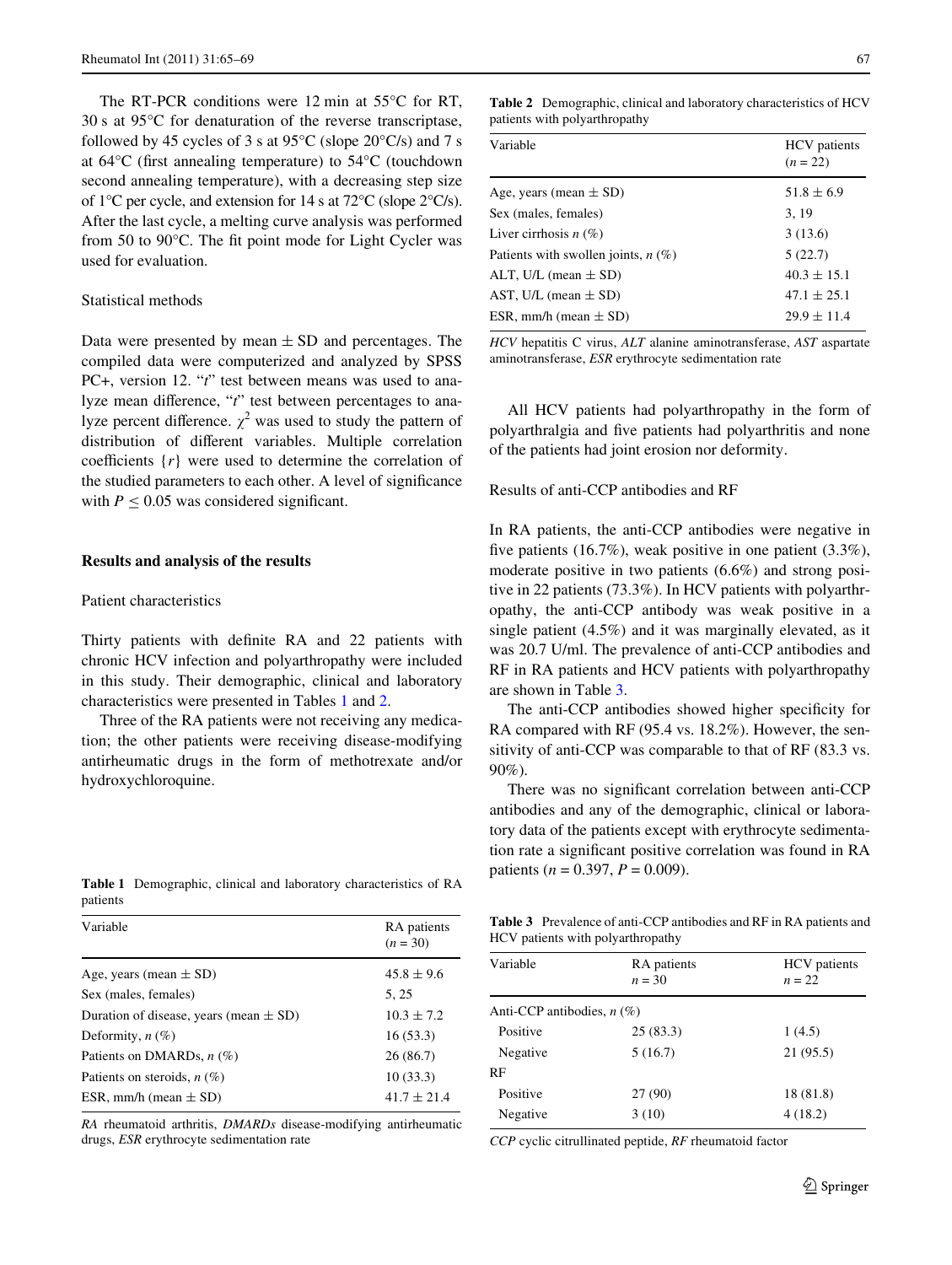#### **Discussion**

Rheumatological manifestations are common during HCV infection and in some cases may mimic the onset of RA. In a prospective study on a large, cohort of HCV patients, articular involvement represented the most common extrahepatic manifestations, affecting nearly 20% of patients in a 1-year follow-up  $[13]$  $[13]$ . The differential diagnosis between HCVrelated polyarthropathy and true RA may be very difficult especially with recent the onset RA before articular damage and erosions develop [[5\]](#page-4-1). The detection of RF is not a reliable tool for differential diagnosis. Although antibodies can be detected in up to 80% of patients with RA, they are not very specific for RA as they may be detected in many nonrheumatic conditions such as HCV infection [\[14](#page-4-10)].

In the present study, RF was present in 90% of RA patients and in 81.8% of HCV patients with polyarthropathy. In two previous studies, the prevalence of RF in HCVrelated polyarthropathy was 54 and 66.7% [[15,](#page-4-11) [16\]](#page-4-12). The higher prevalence in our study indicates that RF cannot be used to differentiate RA from HCV-related polyarthropathy in Egyptian patients.

The currently available test anti-CCP2 for anti-cyclic citrullinated peptide antibodies has been shown to play a high specificity for RA accompanied by a reasonable high sensitivity [[17,](#page-4-13) [18](#page-4-14)]. In the present study, anti-CCP antibodies were present in 83.3% of patients with definite RA, while in HCV-related polyarthropathy, a single patient (4.5%) showed marginally elevated anti-CCP antibodies. This makes the anti-CCP antibodies a reliable marker for differentiating RA from HCV-related polyarthropathy. Sène et al. [[15\]](#page-4-11) demonstrated the presence of anti-CCP antibodies in 5.7% of patients with HCV-related polyarthropathy and in 78% of patients with RA. In the study of Wener et al. [\[19](#page-4-15)] anti-CCP antibodies were present in 7% of patients with HCV-related polyarthropathy. In another study done on eight patients with HCV-associated polyarthropathy, none showed positive anti-CCP antibodies [\[16](#page-4-12)]. A single positive anti-CCP antibody in our patients may be a predictor for the development of RA in the future as anti-CCP antibodies are usually detected very early in RA patients and can be detected years before the disease becomes manifest. Rantapää-Dahlqvist et al. [[20](#page-4-16)] analyzed blood samples from 83 blood donors who subsequently developed RA. They found that anti-CCP2 antibodies could be detected in some patients 10 years before the appearance of the first clinical symptoms. In a similar type of study, Nielen et al. [[21\]](#page-4-17) reported that anti-CCP positivity could be observed up to 14 years before the first clinical symptoms; also observations described by van Gaalen et al. show that anti-CCP positivity can be used to identify a subset of patients with undifferentiated arthritis that in  $2-3$  years will progress into RA [\[22](#page-4-18)].

The pathogenesis of anti-CCP antibodies in RA has been shown to be attributable to the body's humoral response to citrulline. Citrullination is the post-translational conversion of arginine to citrulline by an enzyme called peptidylarginine deaminase (PAD). PAD activation is assisted by calcium ions. PAD is normally present as an inactive intracellular enzymes. During programmed cell death (apoptosis) in the synovial joints of patients with RA, PAD may leak out of the dying cells. Once activated, PAD will cause citrullination of extracellular arginine. In the synovium, the citrulline acts as an antigenic stimulant to induce anti-citrullinated protein antibodies, locally produced by plasma cells [[23](#page-4-19)]. In the present study, the anti-CCP antibodies showed 83.3% sensitivity and  $95.5\%$  specificity for RA, while RF showed  $90\%$ sensitivity and 18.2% specificity. The high specificity of anti-CCP antibodies is an evidence of its utility as a serological biomarker for differentiating between RA and HCV-related polyarthropathy, while the very low specificity of RF indicates that it is useless marker in this differentiation.

The distinction between HCV-associated arthropathy and RA is of great relevance in clinical practice, as HCVassociated arthropathy has a relatively benign course that is not associated with bony erosions and joint destruction. In contrast, RA usually lead to joint erosions and disability  $[24]$  $[24]$ . Thus, an early differential diagnosis is important to be able to target the use of potentially toxic and expensive drugs to RA patients where the benefits clearly outweigh the risks, and protect HCV patients from hepatotoxic effects of these drugs [[25](#page-4-21)].

## **Conclusions**

The present study showed that anti-CCP antibodies compared with RF had higher specificity for RA. In HCVrelated polyarthropathy, RF is usually positive, however, anti-CCP antibodies are very rarely found and with low titer. These results demonstrate that anti-CCP antibodies are reliable laboratory markers to differentiate between RA and HCV-related polyarthropathy.

# **References**

- <span id="page-3-0"></span>1. Cacoub P, Poynard T, Ghillani P, Charlotte F, Olivi M, Piette JC, Opolon P (1999) Extra-hepatic manifestations of chronic hepatitis C. MULTIVIRC Group (Multidepartment Virus C). Arthritis Rheum 42:2204–2212
- <span id="page-3-1"></span>2. Mariette X (1998) The hepatitis C virus and systemic diseases. Rev Rheum 65:737–740
- <span id="page-3-2"></span>3. Rivera J, Garcia-Monforte A, Pineda A, Millan Nunez-Cortes J (1999) Arthritis in patients with chronic hepatitis C virus infection. J Rheumatol 26:420–424